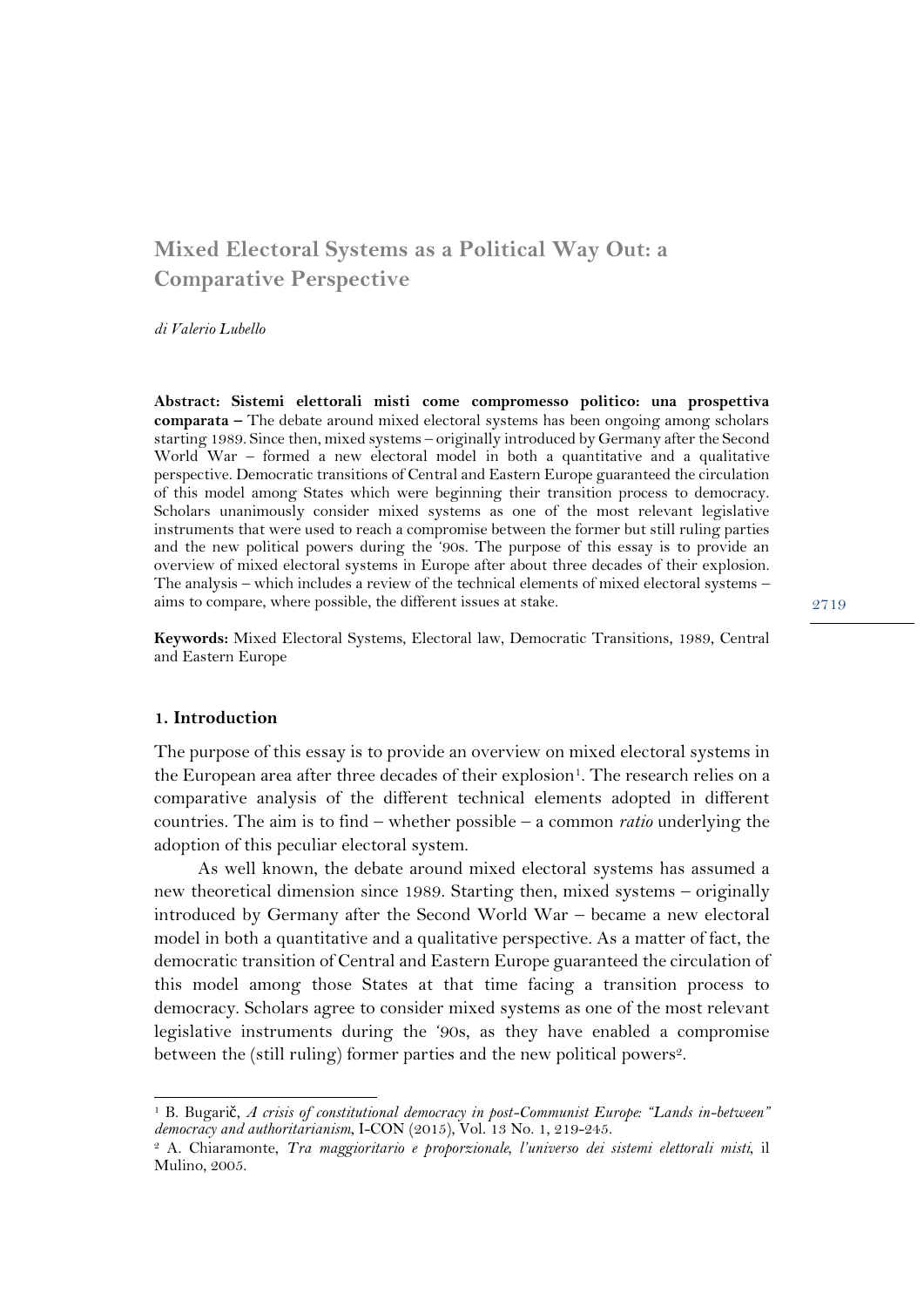To date, it is possible to observe a leave from the mixed electoral systems, past three decades from their explosion. In this vein, «[I]n Central and Eastern Europe the golden age of mixed electoral system might soon be over»3. And nevertheless, in some cases, such as for the Italian experience, mixed systems still are the way out for political and constitutional impasses.

Before proceeding with the essay, some methodological remarks are required. Scholars researching in this field have divergent backgrounds, namely constitutional law, political science, and sociology. Such occurrence has originated debates and studies which embraced systemic classifications of mixed electoral systems and analysis of the electoral behaviours, usually supported by massive empirical dataset. This essay follows a different approach, as there is no room neither to provide empirical and quantitative outputs' analysis of mixed electoral systems nor to analyse the numerous and controversial psychological behaviours linked to these systems<sup>4</sup>.

A further prelaminar remark is that this essay is consistent with the Massicotte and Blais definition of mixed electoral systems. According to their definition, these systems show some proportional and majority features, which are distinguished in different formulas and tiers<sup>5</sup>. The assumption of this definition makes it possible to analyse the main electoral system features, keeping the s.c. Duvergian effects<sup>6</sup> and the elector's behaviour<sup>7</sup> on the background.

On this basis, Paragraph 2 will provide an overview of the role of the mixed electoral systems in the post-1989 era, and their evolution in recent years. Paragraph 3 will combine the key elements of the systems at stake, following a

<sup>3</sup> D. Bochsler, *Are Mixed Electoral Systems the Best Choice for Central and Eastern Europe or the Reason for Defective Party Systems?* in *Politics & Policy,* Volume 37, No. 4 (2009): 735-767, 756. <sup>4</sup> See on this point P. Riera, D. Bol, (2017) *Ticketing-splitting in mixed-member systems: on the importance of seat linkage between electoral tiers*, in *West European Politics*, 40:3, 584-597.

<sup>5</sup> L. Massicotte, A. Blais, *Mixed electoral systems: a conceptual empirical survey,* Electoral Studies 18 (1999) 341-366. Similarly, M. S. Shurgart, M. P. Wattenberg, *Mixed-Member Electoral Systems: A Definition and Typology,* Oxford Scholarship Online, 2003, state that «In a mixedmember system here are (at least) two separate overlapping tiers, one of which employs allocation of seats nominally, while another employs allocation to party lists. Typically, each vote in each tier, which in this volume we shall call the nominal vote and the list vote. However, there are cases in which the voter casts only a nominal vote. In such cases allocation of seats in the list tier is based on an aggregation of nominal votes on the basis of party», 10. A rather "*minimalist*" definition provides that «*An electoral system is "mixed" if more than one formula is employed to distribute legislative seats*», F. Ferrara, E. Herron, M. Nishikawa, *Mixed Electoral Systems, Contamination and Its Consequences,* Palgrave Macmillan, London, 2005, 16.

<sup>6</sup> Following M. Duverger: «Pour schématiser celle-ci, on peut prendre comme point de départ les trois formules suivantes … : 1 ° la représentation proportionnelle tend à un système de partis multiples, rigides et indépendants; — 2 ° le scrutin majoritaire à deux tours, à un système de partis multiples, souples et indépendants ; — 3 ° le scrutin majoritaire à un seul tour, au dualisme des partis». M. Duverger, G. Gouguel (cur.), *L'influence des systems électoraux sur la vie politique,* Paris, Colin, 1950, 3.

<sup>7</sup> G. Sartori, *Le "leggi" sulla influenza dei sistemi elettorali,* in *Rivista Italiana di Scienza politica,*  vol. 14, 1984, 3-40. According to which: «Se l'elettore non subisce nessun condizionamento, nessuna pressione, nessun "ricatto", in tal caso il sistema elettorale è ininfluente, non ha nessun effetto: punto e finito lì. Restano i casi nei quali una manipolazione-pressione avviene. Se detta pressione è forte, allora dirò che il sistema elettorale è forte. Se è debole, dirò che il sistema elettorale è debole. E i casi intermedi (tra un massimo e un minimo di efficacia manipolativa) saranno assegnati alla classe forti-deboli», 18.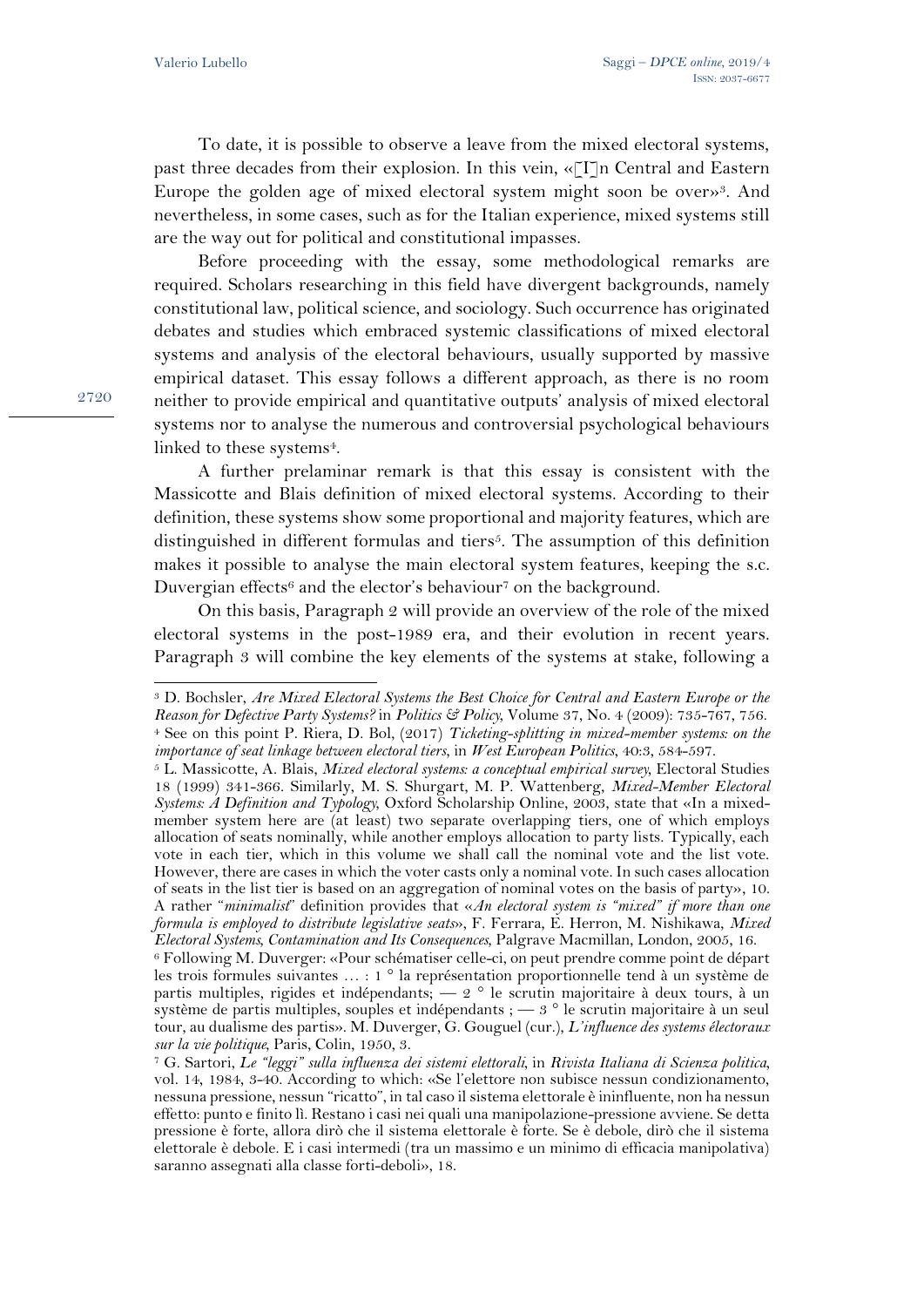comparative approach, while Paragraph 4 will focus on the Italian case. Finally, Paragraph 5 some conclusions are drawn.

## **2. The role of mixed electoral system in the transition: the success of a model**

For decades, the mixed electoral system has been a rare exception, as after 1949 it was adopted in its archetypal way only by Germany<sup>8</sup>.

Until 1990, the main options in the electoral field were the broad models of majority and proportional electoral systems. Contrariwise, since 1989 mixed electoral systems have played a crucial role in the third wave of democracies of the Central and Eastern Europe9.

Constitutional transitions, as well known, have not been violent because of the dialogue promoted by Round Tables. This approach resulted in a soft transition which in the meantime guaranteed a certain continuity in the discontinuity. Somehow, mixed electoral systems have stimulated this continuity through a sort of "*transition compromise*", delivering the political passage from the old constitutional frameworks to the new ones10.

This is particularly true in those seven countries that has followed the path of the mixed electoral system: Albania, Bulgaria, Croatia, Lithuania, Hungary, and Russia.

As well known, all communist parties in the area formally disappeared or suddenly lost their power in 1989<sup>11</sup>, and in somehow mixed electoral systems fostered the transition to democratic constitutional frameworks. As well argued, «it has been reflected insecurity expressed by the leading political forces as to which electoral system would be best suited to their interests and would be best suited to their interests and would provide them with a new electoral victory. As a result of such doubts segmented electoral systems emerged, which provided the political forces in power with a lot of manoeuvring space, primarily in terms of reducing the opposition's election chances»<sup>12</sup>. In this respect, it is worth stressing that mixed electoral systems did not avoid the prominence of ruling parties and, in the meantime, that they did not allow the opposition to flourish in the ongoing democratic scenario<sup>13</sup>.

<sup>8</sup> For a detailed overview see S. E. Scarrow, *Germany: The Mixed-Member System as a Political Compromise,* in M. Soberg Shugart, M. P. Wattenberg (ed.), *Mixed-Member Electoral Systems: The Best of Both Worlds?,* Oxford Scholarship Online, 2003.

<sup>9</sup> S. Huntington, *The third Wave: Democratisation in the Late Twentieth Century* (Norman: University of Oklahoma Press, 1992)

<sup>10</sup> See on this point F. Ferrara, E. Herron, M. Nishikawa, *Mixed Electoral Systems, Contamination and Its Consequences,* (cit.) according to which «in the postcommunist world, the selection of alternative electoral rules may have reflected the distribution of power in the transition process. Institutional design was a consequence of authoritarian collapse», 27.

<sup>11</sup> H.J. Hobsbawm, *The Age of Extremes: The Short Twentieth Century,* 1914-1991, Abacus, London, 1995.

<sup>12</sup> M. Kasapovic, *Segmented or «Entrenched» Electoral Systems,* in *Politicka Misao-Croatian Political Science Review,* vol. 32, pp. 173 and follwing.

<sup>13</sup> See on this point C. Flores Juberías, *Eastern Europe: General Overview,* in J. M Colomer, B. Grofman (ed. ), *Handbook of Electoral System Choice,* Palgrave Macmillan, UK, 2004, p. 309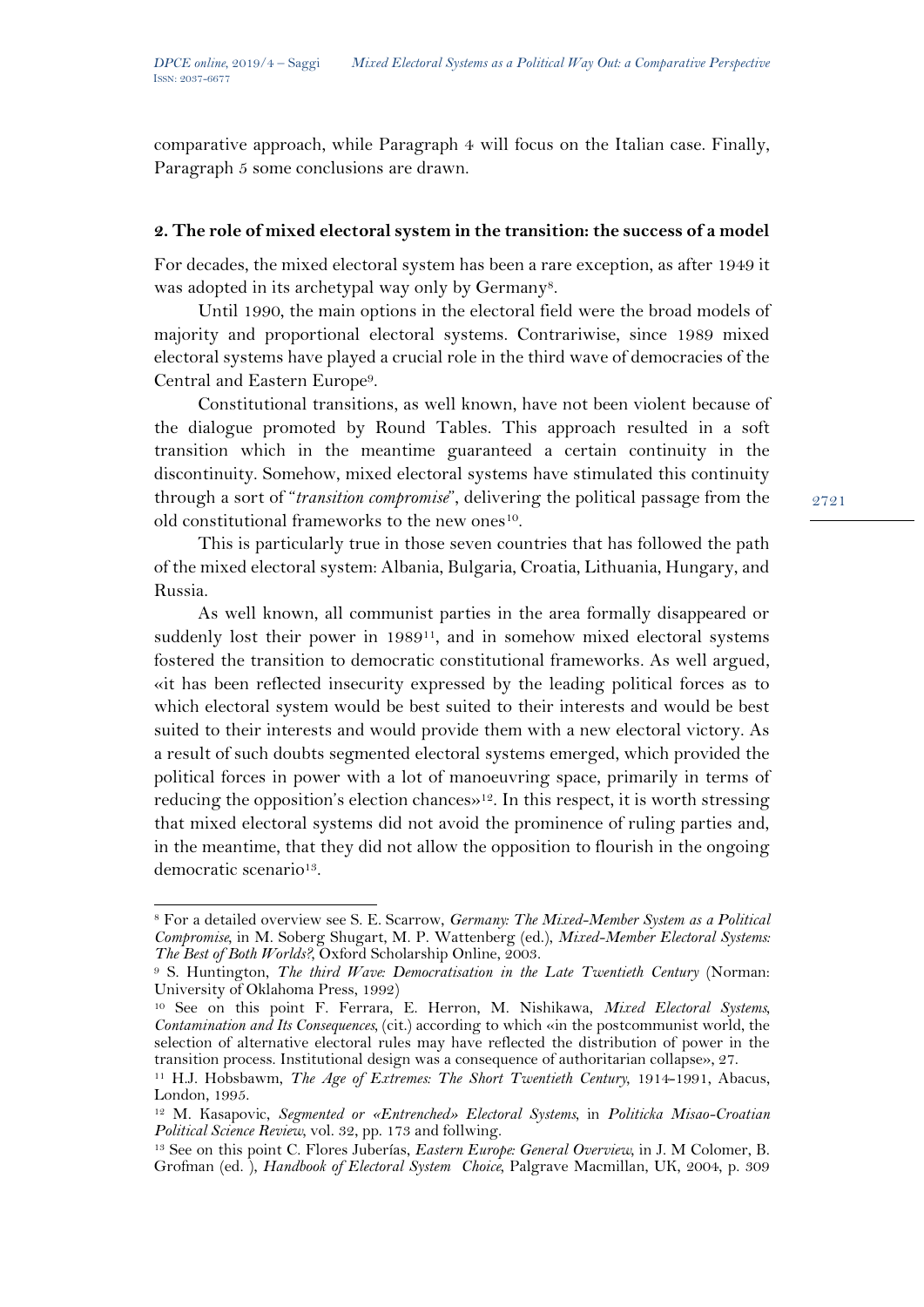The Hungarian case clearly shows the role assumed by the s.c. Roundtables in reaching the mentioned democratic compromise. As a matter of fact, the Hungarian Parliament has ratified the same electoral law settled by the Roundtable (s.c. "*Roundtable laws*"), as a result of a massive bargaining between political parties14.

Similarly, Albania adopted a mixed electoral system in 1992. This system was meant for the second round of elections of Albania (the former system was a majority system used during the first democratic elections in 1991) and was drafted after a strong negotiation between Democratic and Socialist Party15.

In Croatia, during the transition from a tricameral parliament to a bicameral one, the new electoral law introduced a mixed electoral system that once again has been the result of a strong compromise process<sup>16</sup>.

Following the same reasoning, Bulgaria adopted a mixed electoral system that was applied in its first democratic elections. It was the result of a long negotiation process between the successors of the former communist Party (Bulgarian Socialist Party) and the opposition forces, linked to the Union of Democratic Forces<sup>17</sup>.

In Ukraine and Macedonia, the mixed electoral system has been adopted later  $(1998)$ ,<sup>18</sup> and in both cases they were an attempt to stabilize the unstable political environment19.

After thirty years, several States, such as Albania, Bulgaria, Croatia, Ukraine, Macedonia have abandoned the mixed electoral system<sup>20</sup>. It is worth mentioning that all these States have moved to a proportional electoral system (although they followed different paths).

according to which «In countries where the transition to democracy was carried out by means of negotiation, usually between the opposition forces and the more liberal sectors of the single Party – neither of whom were able to impose their points of view on their opponents – the option was a mixed electoral system, combining both proportional and majority elements»

<sup>14</sup> See J. W. Schiemann, *Hedging Against Uncertainty: Regime Change and the Origins of Hungary's Mixed Member System,* in *Mixed-Member Electoral Systems: the Best of Both Worlds?*, Oxford Scholarship Online, 2003, 232 ss. According to the author «Hungary's MM system emerged as the result of a patchwork grafting different components rather than a systematically conceived and coherently designed grand plan to meet broad societal needs».

<sup>15</sup> A. Elbasani, *Mixed Member Electoral Systems in Transition Contexts: How has the System Worked in Albania,* in *CEU Political Science Journal,* Vol No 1., 2008, 72-92., available at ssrn.com.

<sup>&</sup>lt;sup>16</sup> Following Kasapovic, in Croatia «segmented electoral model seemed to be, formally speaking, an expression of the compromise between the party in power and the opposition; the leading party came into power through a majority election, which, since it was strongest political party, remained suited to its political interests while all opposition parties advocated the proportional electoral system. The choice of the segmented electoral model was based on the political estimate of the party in power that its electoral victory might be threatened if faced with a united opposition in majority elections»

<sup>17</sup> See C. F. Juberías, *Estern Europe: General Overview,* in J. M. Colomer, *Handbook of Electoral System Choice,* Palgrave MacMillan, London, 2004, 312.

<sup>18</sup> C. F. Juberías, (cit.), 320.

<sup>19</sup> C. F. Juberías, (cit.), 322 and see also J. W. Schiemann, 2.

<sup>20</sup> See T.C. Lundeberg (2009), *Post-communism and the abandonment of mixed-member electoral system, Representation*  $\overline{45}$ , (1), 15-27, available at eprints.gla.ac.uk/41366.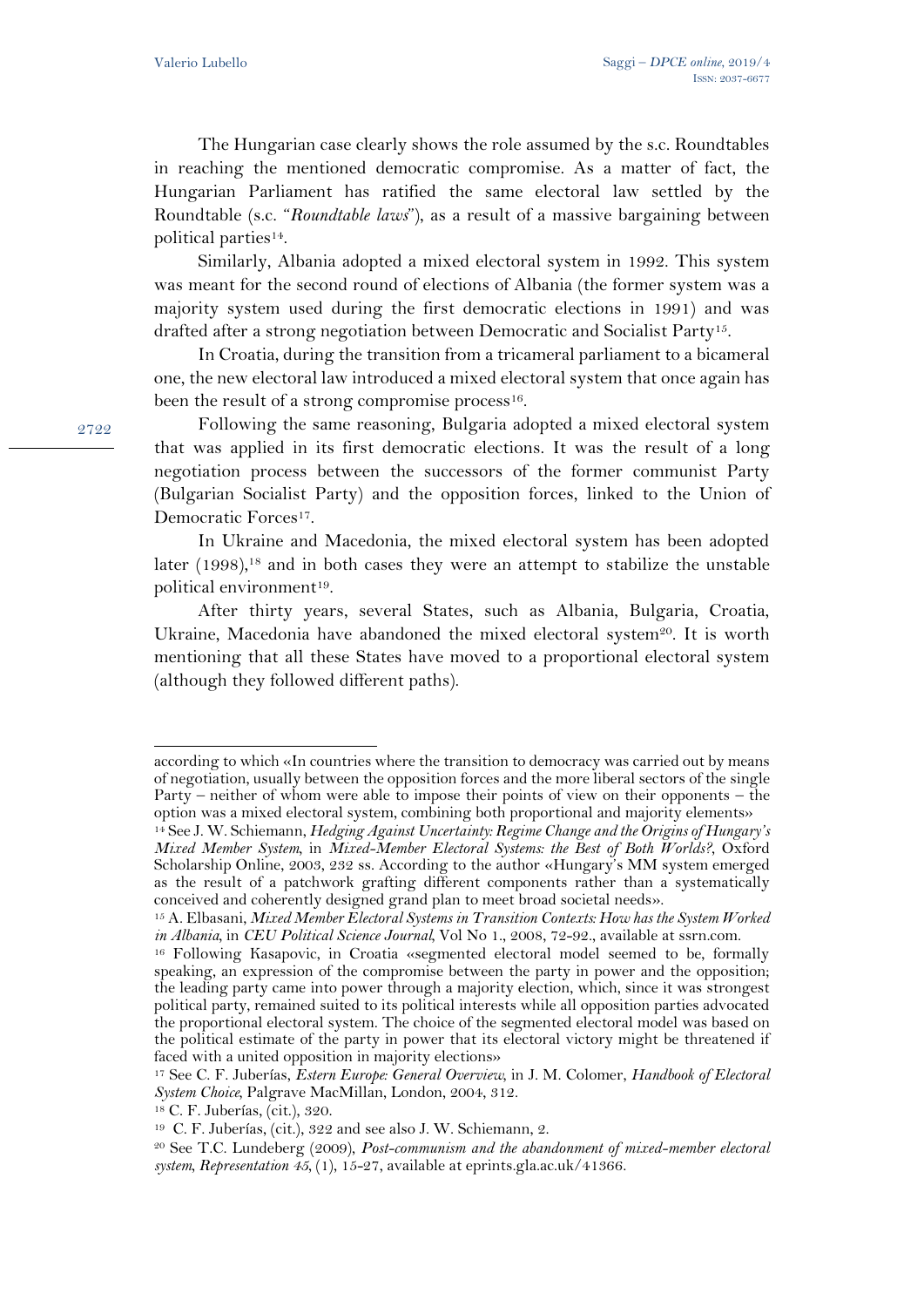Albania used a majority system for its first democratic elections (1990). This system was transformed into a mixed one in 1991 and has remained in force until 200821. Croatia has used the mixed electoral system until the 2000 election, given that this mixed member majority system (see par. 3) was replaced by a proportional system in 1999. Similarly, Ukraine adopted a proportional system instead of a mixed one in 2004. In Bulgaria, the Bulgarian Socialist Party chose to shifted from the mixed electoral system, adopted in the 1990 election, to a proportional system in force until 2009. After 2009, a new mixed electoral system was reintroduced; but it has been immediately replaced by a proportional system in 2011. In 2002, Macedonia abandoned the 1998 mixed electoral system for a proportional system. In Russia the transition mixed system was substituted with a proportional system in 2003, and then a mixed electoral system has been introduced in 2013 once again<sup>22</sup>.

At the end of the day only four Central and Eastern Europe countries maintain a proper mixed electoral system: Hungary, Lithuania, Romania and Russia.

### **3. Key features from a comparative perspective**

The idea behind mixed electoral systems is *prima facie* simply: it represents a conjunction of some elements of proportional and majority systems. According to Massicotte and Blais, an electoral system is mixed if «its mechanics involve the combination of different electoral formulas (plurality or PR; majority or PR) for an election of a single body». In their view, mixed electoral systems «must incorporate two opposed principles: we consider plurality and majority to be too akin to each other (in their mechanics) for a system, combining both to qualify as mixed». In other words, mixed electoral systems are those which «combine two formulas, proportionality and plurality or majority»<sup>23</sup>, presenting different tiers, shaped by different formulas $24$ .

In most cases those systems are two-vote systems, and only Romania after 2008 utilizes a one-vote system. Usually the two tiers are equal, and seats are assigned a half with the proportional system and a half with the majority one. That as in the Bulgaria, Croatia and Russia experiences during 1992 elections. In other cases, the proportional tier is prominent (Hungary and Croatia, 1995) or, conversely, the majority tier prevails (as in Albania and Lithuania). At the end of the day, the majority and proportional variables can be rationed in different amounts. Moreover, it has to be borne in mind that the different components of a mixed electoral system can either be linked together or remain divided. As for the

<sup>&</sup>lt;sup>21</sup> I. Petrela, *Electoral systems in Europe, and the case of Albania*, **SEE Law Journal**, Vol. 1 No. 1, pp. 35-44, January 2014.

<sup>22</sup> For an overview see R. G. Moser, F. C. Thames, *Compromise Amidst Political Conflicts: The Origins of Russia's Mixed-Member System,* in M. S. Shugart, M. P. Wattenberg (ed.), *Mixed-Member Electoral Systems: The Best of Both Worlds?,* Oxford Scholarship Online, 2003, 254 <sup>23</sup> D. Bochsler, (cit.),736.

 $24$  M. S. Shurgart, M. P. Wattenberg, (cit), 10.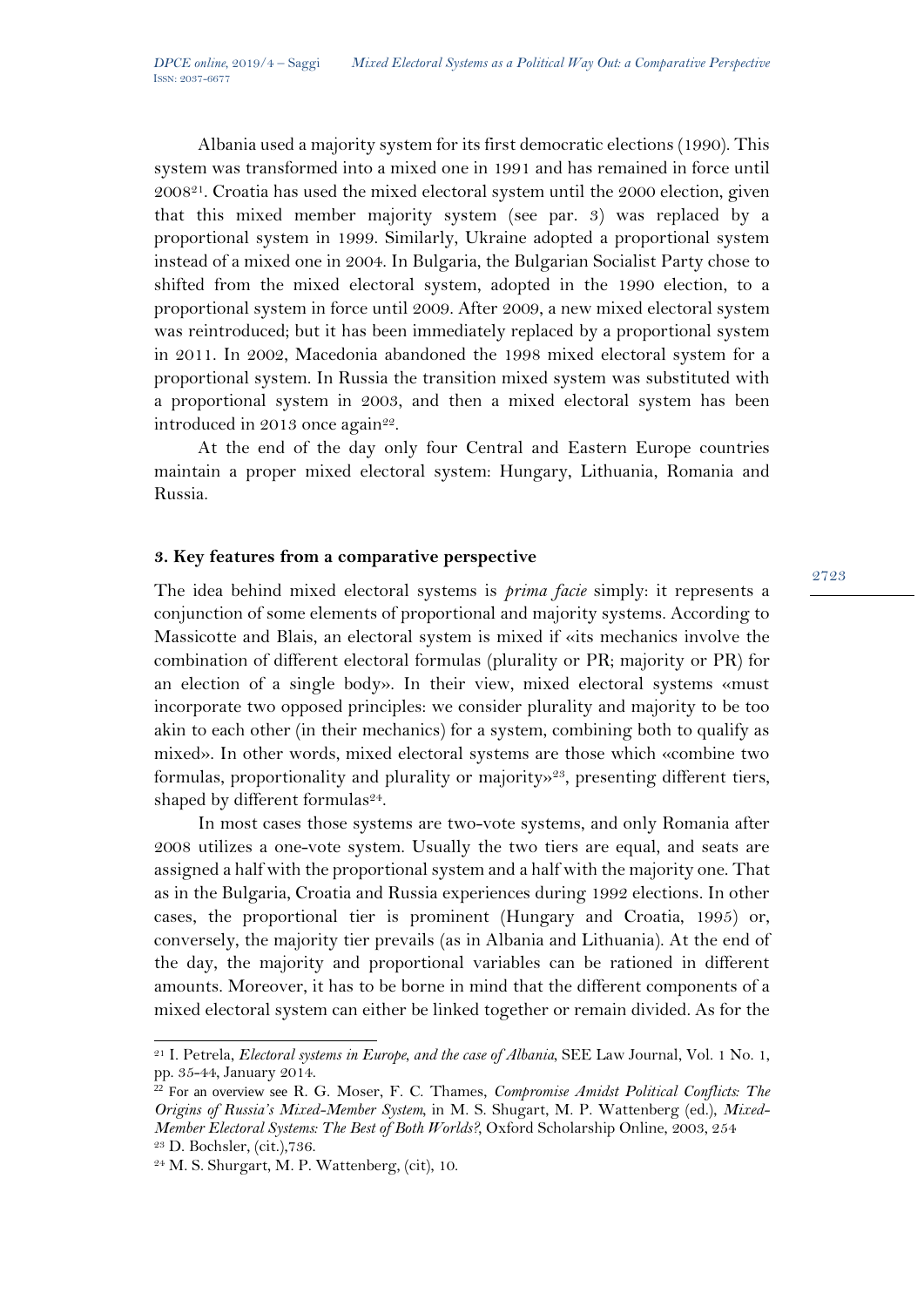2724

constituency size, generally there are systems in which there is one national electoral unit (such as in the case of Albania, Croatia, and Russia) or several plurinominal constituencies (such as Bulgaria and Hungary)<sup>25</sup>.

An abundance of scenarios is therefore at stake. Following a common classification<sup>26</sup>, it is possible to identify the following sub-types of mixed electoral system: 1) majority systems with a proportional compensation. In these systems, electors can express only one vote, that is calculated in both the majority and proportional levels. This mechanism was applied in Albania (until 1996), where 25 seats were assigned through a proportional mechanism (fixed quotient) with a minimum threshold fixed at 4% and the others 115 seats were assigned trough a majority runoff-system on a single member constituency; 2) mixed member proportional systems (very similar to the German archetypal model). Electors can express two votes: one for the proportional level and the other for the majority one. With the proportional system, the quote is calculated for every single party, whilst candidates are identified using the majority formula. This is the case of the Albanian system before 2008, where 100/140 seats were assigned through a majority-runoff system and 40 seats were assigned through a proportional system (LeHare) with a national constituency. 3) mixed member majority system. This the most common model adopted within the post-Soviet area. In this system, a certain percentage of seats is assigned through a majority system with a singlemember constituency. The remaining percentage of the seats is assigned through a proportional system, based on a national constituency with a certain minimum threshold. In this model, electors have two votes to express in both the majority and the proportional level (such approach is the model that has been utilized in Russia since  $1993)^{27}$ .

The electoral threshold is usually introduced either in the proportional or in the majority tier, and it is commonly calculated between 2 and 5 (although variations can occour)<sup>28</sup>. As a matter of fact, at the beginning of the 90s Bulgaria had the 50% of the seats assigned through a majority-runoff system and the other 50% assigned is assigned through the d'Hont formula, calculated in 28 constituencies with a minimum threshold of the 4 % at national level. In Lithuania the electoral system is composed by a different dosage of the majority-runoff system and a Le-Hare proportional system calculated on the national constituency. During the last two decades, the minimum threshold has been modified and the majority formula was replaced by the plurality formula. Similarly, until 2006 (when the proportional system was dismissed), in Ukraine, the 50% of the seats was assigned through a majority-plurality and the remaining

<sup>25</sup> M. Kasapovic, *Segmented or «Entrenched» Electoral Systems,* in *Politicka Misao-Croatian Political Science Review,* vol. 32 pp 177 ss.

<sup>26</sup> A. Chiaramonte, *Tra maggioritario e proporzionale, l'universo dei sistemi elettorali misti,* Il Mulino, Bologna, 2006.

<sup>27</sup> B Owen, *I nuovi sistemi elettorali nei paesi dell'Est europeo*, in M. Luciani, M. Volpi (ed.), *Riforme Elettorali,* Laterza, Roma-Bari, 1995, 391.

<sup>28</sup> For a complete but not updated overview see A. Chiaramonte, *Tra maggioritario e proporzionale, l'universo dei sistemi elettorali misti,* (cit.).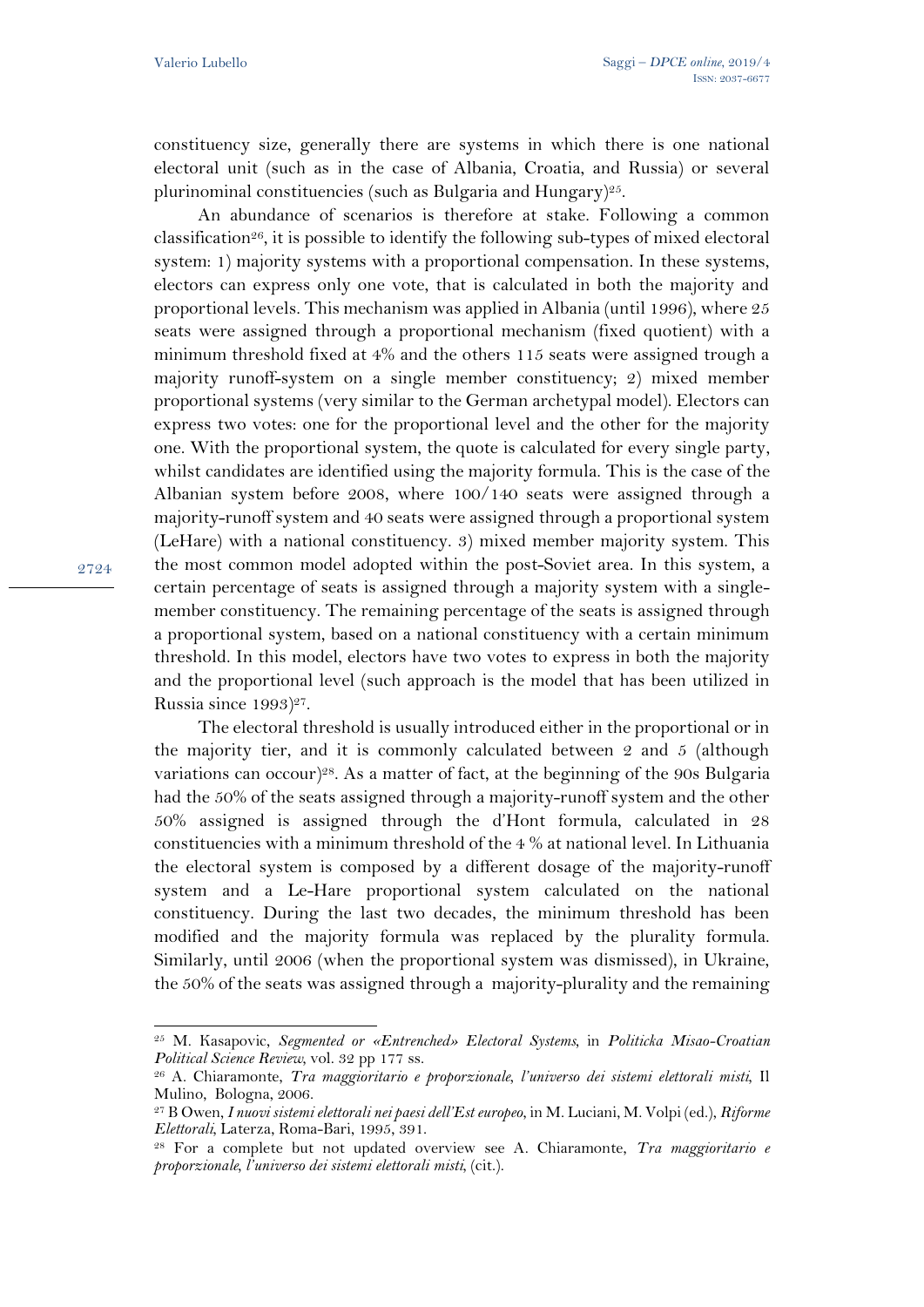50% of the seats was assigned in a completely different way through the proportional system, based on the natural quotient. The Ukrainian case is almost identical to the Russian one<sup>29</sup>; notwithstanding some marginal differences in the minimum threshold, which is fixed at the 4% in Ukraine, whilst in Russia it has been fixed at 5% starting from 1993 to date. In Croatia, the mixed electoral system adopted in 1992 election, had a fixed threshold of 3% in the proportional tier, whilst the 1995 reforms provided different thresholds, fixed at 5 % for parties, 8% for coalitions made by two parties, and 11 % for the other coalitions (with more than 2 parties).

Hungary has fixed the threshold of the party list at 5% nationwide in both the former and actual electoral laws. Until 2014, 386 seats were being assigned through three connected levels<sup>30</sup>. The first level using a double turn majority formula, which was necessary to reach 176 seats, with the limit of an absolute majority at the first turn and a relative majority at the second turn. The second level assigned among the 40% of the remaining seats through the proportional formula and a minimum threshold, fixed at the 5% limit, raised up to an implicit 8%. And at the third level, the seats were being assigned to those parties that were over the threshold as for to the votes that were not encompassed in the abovementioned majorities and proportional levels. Since 2014, the new super mixed electoral system has reduced the number of parliamentarians from 286 to 199, eliminating the recalled repartition in three levels, moving to a two-level system. With the electoral system in force, 106 parliamentarians are elected in a single-member constituency with the majority-plurality, formula whilst the remaining 93 ones are elected with a proportional system in the national constituency (following the d'Hond method, integrated with the votes that are not used in the majority system). The threshold is still fixed at 5%.

From a different perspective, mixed electoral systems have the proper scope to encourage a diversification of the subjects in the electoral competition. Such diversification should be ethnic, territorial, ideological, or political; and usually it is not rooted enough to significantly reduce the role of the biggest parties.

As demonstrated by farmer's party, which in some cases has required to be represented in the new Parliaments (as it happened in Bulgaria and Albania as well). Similarly, the ethnic minorities took advantage of mixed electoral systems. Indeed, the only country that guarantees an expressed minority representation through the electoral system is Croatia (and partially Hungary). In Croatia, minorities (Hungarians, Italians, Czechs, Slovaks, Russians, Ukrainians, Germans, Austrians and Serbs) were guaranteed from 1992 until 1995, using special electoral units. But electoral Serbian representation in the Parliament was harshly reduced during the 1995 and the 1999 elections<sup>31</sup>.

<sup>29</sup> R. G. Moser, F. C. Thames, *Compromise Amidst Political Conflicts: The Origins of Russia's Mixed-Member System, (*cit.).

<sup>30</sup> See G. Romeo, E. Mostacci, *La forma di governo,* in G. F. Ferrari (ed.), *La nuova Legge fondamentale ungherese,* Giappichelli, Turin, 2012, 61.

<sup>31</sup> C. Flores Juberías, *Electoral Systems and National Minorities in Central end Eastern Europe: A Dilemma in Five Paradigms Revisited,* paper presented at the Conference on Minority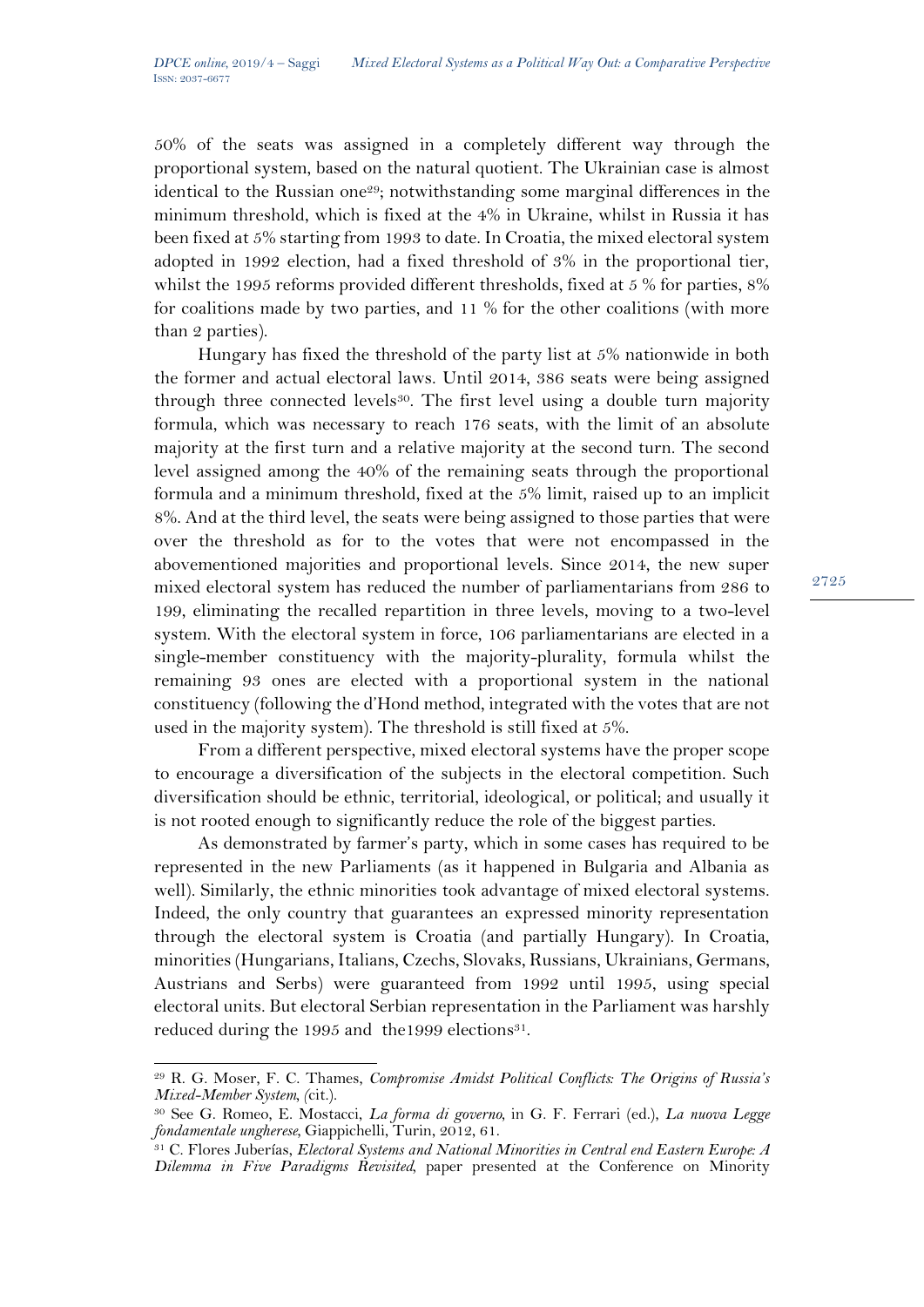In other cases, the protection of minority is strictly linked to political systems: e.g., the Turkish minority in Bulgaria; the Polish minority in Lithuani; the parties' ethnic divisions (Albanese, Roma) in Macedonia. Differently, according to the new Hungarian electoral law, minorities' seats are facilitated through threshold lowered to less than a quarter of the votes required for other parties<sup>32</sup>. If this threshold is not reached, minorities can still have a spokesperson in the Parliament (despite without right to vote). As enshrined by art. 2 of the Hungarian Fundamental Law: «nationalities living in Hungary shall participate in the work of Parliament in the manner defined by a Cardinal Act»<sup>33</sup>. This « *Cardinal Act* » is the Act CLXXIX of 2011 on the Rights of Nationalities. The latter, in conjunction with Article 9(2) of the Election Acts, provides that to be included in the minority list it is sufficient only a quarter of the votes necessary for the other party on the electoral national quota. Armenian, Bulgarian, Croatian, German, Greek, Polish, Roma, Romanian, Ruthenian, Serbian, Slovakian, Slovenian, and Ukrainian are officially recognized as minorities.

In Lithuania, between 1992 and 1996 the Lithuanian minorities were exempted from the "standard" 4% threshold provided for parties at, awarding seats to minorities parties (Russians, Poles, and Byelorussians) that reached the socalled Hare quota34.

Another noteworthy element is the rank among the legislative sources provided for mixed electoral systems. In this light, the Hungarian Fundamental Law requires Cardinal law to modify the electoral law, giving the electoral system a quasi-constitutional status. As a matter of fact, the Fundamental Law requires the same majority, required for emending the Constitution. Likewise, after the 1997 political crisis, Albania has constitutionalized the main principles of its electoral system in the new Constitution. In this perspective, art. 64 provides the necessity of a mixed electoral system (following the examples of the Brazilian and Portuguese Constitutions)<sup>35</sup>. The abovementioned article has been amended in

representation and minority language rights: Origins, experiences and lessons to be learned, available at: http://kv.sapientia.ro.

<sup>32</sup> G. Tóka, *Constitutional Principles and Electoral Democracy in Hungary,* in E. Bos, K. Póeza (Ed.) *Constitution Building in Consolidated Democracies: A New Beginning of Decay of a Political Systems?,* Baden-Baden: Nomos Verlag, 2014.

<sup>33</sup> T. Kostadinova, *Ethnic and women's representation under mixed electoral systems*, in *Electoral Studies* 26 (2007): 418-431.

<sup>34</sup> C. Flores Juberías, *Electoral Systems and National Minorities in Central and Eastern Europe: A Dilemma in Five Paradigms Revisited,* (cit.).

<sup>35</sup> A. Elbasani, *Mixed Member Electoral Systems in Transition Contexts: How has the System Worked in Albania?,* CEU Political Science Journal, Vol 3, No. 1. 2008, available at papers.ssrn.com According to the previous version of article 64 of the Albanese Constitution «1. The Assembly consists of 140 deputies. One hundred deputies [71%] are elected directly in single member electoral zones with an approximately equal number of voters. Forty deputies  $\lceil 29\% \rceil$  are elected from multi-name lists of parties or party coalitions according to their ranking. 2. The total number of deputies of a party or a party coalition shall be, to the closest possible extent, proportional to the valid votes won by them on the national scale in the first round of elections. 3. Parties that receive less than 2.5 per cent, and party coalitions that receive less than 4 per cent, of the valid votes on the national scale in the first round of elections do not benefit from the respective multi-name list».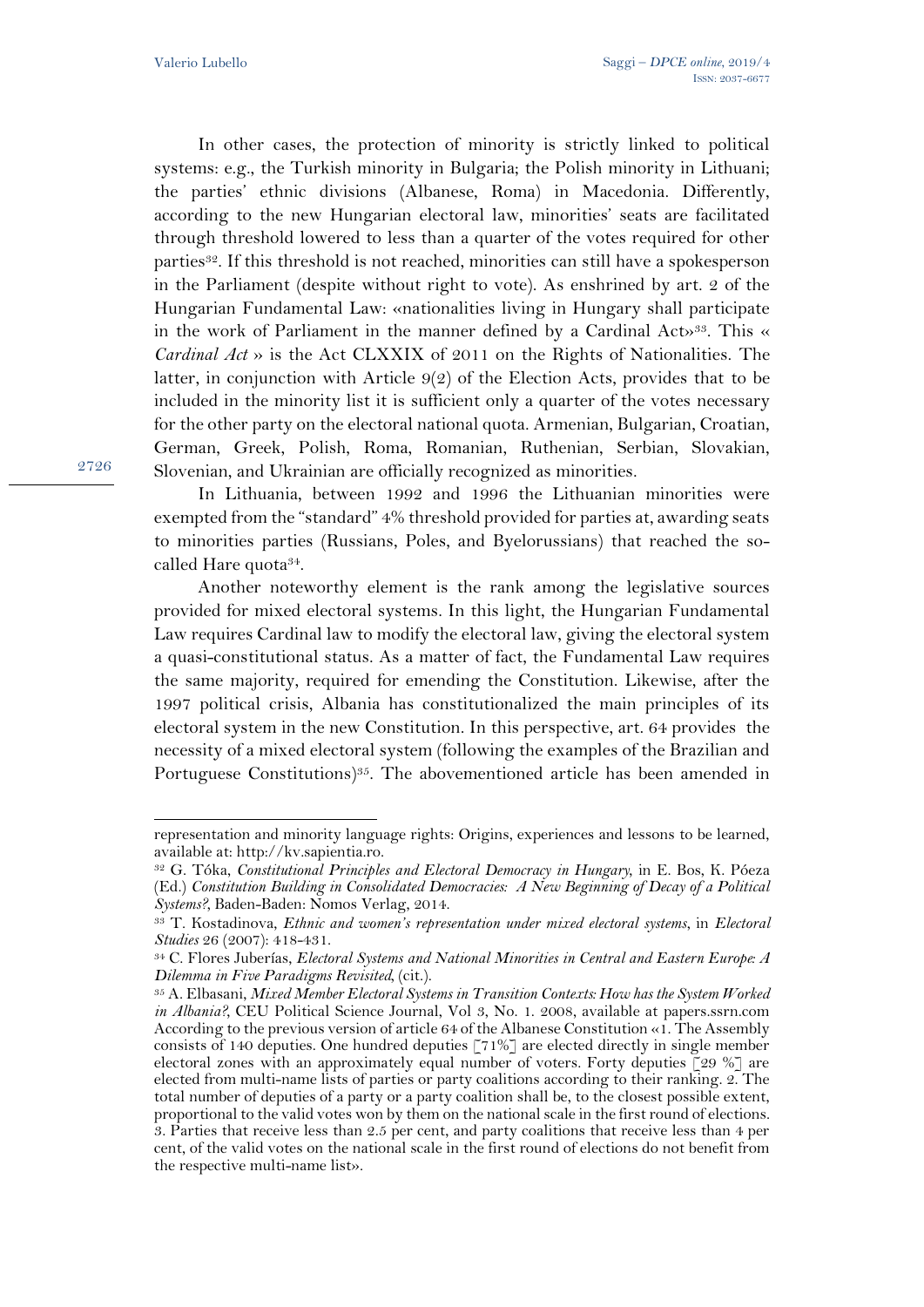2012, when the country adopted an authentic proportional system in the Constitution<sup>36</sup>.

### **4. Focus on the Italian case**

The Italian case shows, again, how the mixed electoral system can be an escape instrument for constitutional and representative crisis.

In the Italian political ecosystem, a mixed electoral system is not a completely new phenomenon as far as Italy adopted a mixed member majority system in 1995. This system bipolarised the Italian political forces challenging in the 1994, 1996, and 2001 elections. The so-called "Mattarellum" electoral law<sup>37</sup> provided for a 75 % proportional tier with a 25 % majority system<sup>38</sup>.

This system was replaced by law n. 270/2005, which introduced a proportional system for both the branches of the Parliament, with some crucial differences between the electoral system of the Chamber of the Deputies and the one of the Senate.

According to law n. 270/2005, Chamber of Deputies was elected through a national constituency, and a majority bonus of 340 seats (out of 630) was recognized to lists and coalition lists with a relative majority. Access thresholds were different: 20% of the national constituency for coalition lists (2% for single parties within the coalition lists); 4% for single parties that did not run in coalition lists.

For the Senate, the majority bonus was recognized at a regional level (with 20 regional bonuses), and thresholds were provided as follows: 20% for coalition lists (3 % for the single party within the coalition) and 8% for lists which run alone. These differences between the two branches of the Parliament generated different majorities and a consequent Parliamentary and Governmental instability during the years<sup>39</sup>.

In 2013, when the Italian Republic President Giorgio Napolitano has been elected for the second time – first case of a second mandate in the Italian Presidency of Republic's history – one of the crucial points of his mandate was exactly the adoption of a new electoral law. According to the former President Napolitano: « $[T]$ he lack of the 2005 electoral law is unforgivable. The President of the Constitutional Court has remembered how the recommendation, made by the Court itself, about the necessity to amend the majority bonus, conferred without any considerable threshold of votes or seats, has been unheard for years. The lack of amendment to that law has generated a dogged competition for conquering the enormous majority bonus, with the result that the winner had difficulties to handle this over representation within the Parliament. It was a

<sup>36</sup> According to art. 64, still in force: «*Assembly is composed of 140 deputies, elected on proportional system with multi-names electoral zones*».

 $37$  L. n. 476/1993 for the Senate and l. n. 277/1993 for the Chamber of Deputies

<sup>38</sup> G. Pasquino, *I sistemi elettorali, Il Mulino,* 2006, 55.

<sup>39</sup> A. Renwick et al., *Partisan Self-Interest and Electoral Reform: The New Italian Electoral Law of 2005*, in 28 *Electoral Studies*, 2009, p. 437.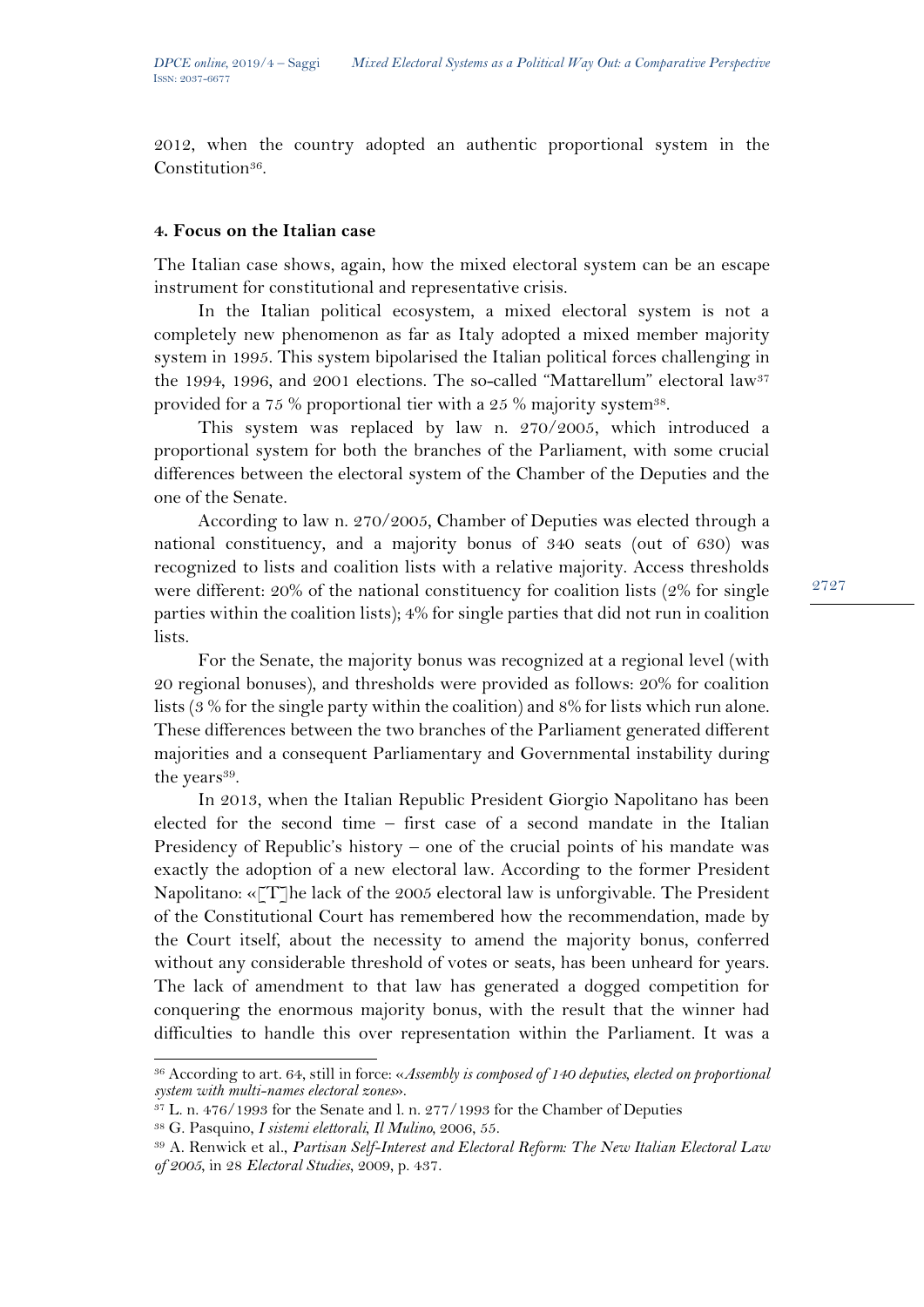forecastable fact that the law has generated difficult governability result, generating frustration among citizens that cannot choose their candidates».

### **4.1 A turning point: rulings 1/2014 and 35/2017**

The Parties incapacity to adopt any amendment to the 2005 electoral law, paved the way for the Constitutional Court milestone ruling 1/2014. In this ruling the Court declared the partial constitutional illegitimacy of the electoral law n. 270/2005, stating, *inter alia*, that a certain majority bonus affects the whole electoral system. In this vein, there is lack of proportionality in attributing a huge number of seats to a relative majority. Moreover, the electoral law n. 270/2005 has been striked off also because it ensured the use of blocked lists provided by parties<sup>40</sup>.

Following the Court reasoning, recurring to blocked lists violates the representative principle, since citizens cannot appoint candidates (as they were substantially only appointed by parties).

This ruling was followed by the new Parliament electoral law, whose scope was limited to the Chamber of Deputies. On the other hand, there has been an attempt to regulate the Senate members election by way of a constitutional reform. In this vein, it did not succeed an ambitious constitutional amendment, providing for an indirect election of Senate's members<sup>41</sup>.

The mentioned electoral law is law n. 52/2015, and has never applied, as will be explained in the next paragraph. Law n. 52/2015 provided for 100 multimember constituencies and two single member constituency (Valle d'Aosta/*Vallée d'Aoste* e Trentino Alto-Adige/*Sűdtirol*), and fixed the threshold at 3% on national basis. The list reaching the 40% of the votes would have gained a majority bonus of 340 seats out of 640. If none of the lists had reached the 40%, the law n. 52/2015 would have provided for a second runoff turn among the two lists with the highest percentages of votes. The winner of this second turn would have been awarded with a majority bonus of 340 seats out of 640.

Consistently to part of the reasoning of ruling 1/2014, in ruling 35/2017 the Constitutional Court declared, once again, the illegitimacy of the above described majority bonus. According to the Court, to grant a majority bonus to the winning list of the second runoff turn is in breach of the representative principle (art. 3.2 and 48.2 of the Italian Constitution) as its outcome is a disproportionality effect. Moreover, the Court declared unconstitutional the part of the law ensuring to the top candidates an *ex post* choice for the constituency of

<sup>40</sup> See among others E. Longo and A. Pin, *Judicial Review, Election Law, and Proportionality*, in *Notre Dame Journal of International & Comparative Law,* 6-2016, p. 101

<sup>41</sup> See G. Delledonne and G. Martinico, *Yes or No? Mapping the Italian Academic Debate on the Constitutional Reform,* and E. Stradella, *Italy after the Constitutional Referendum: Legal and Political Scenarios, from the Public Debate to the "Electoral Question"*, in *Italian Law Journal*, Special Issue "*The 2016 Italian Constitutional Referendum: Origins, Stakes, Outcome*", available at [www.theitalianlawjournal.it,](http://www.theitalianlawjournal.it/); P. Faraguna, *Do You Ever Have One of Those Days When Everything Seems Unconstitutional?': The Italian Constitutional Court Strikes Down the Electoral Law Once Again,* in *European Constitutional Law Review*, 13, 2017, p. 778.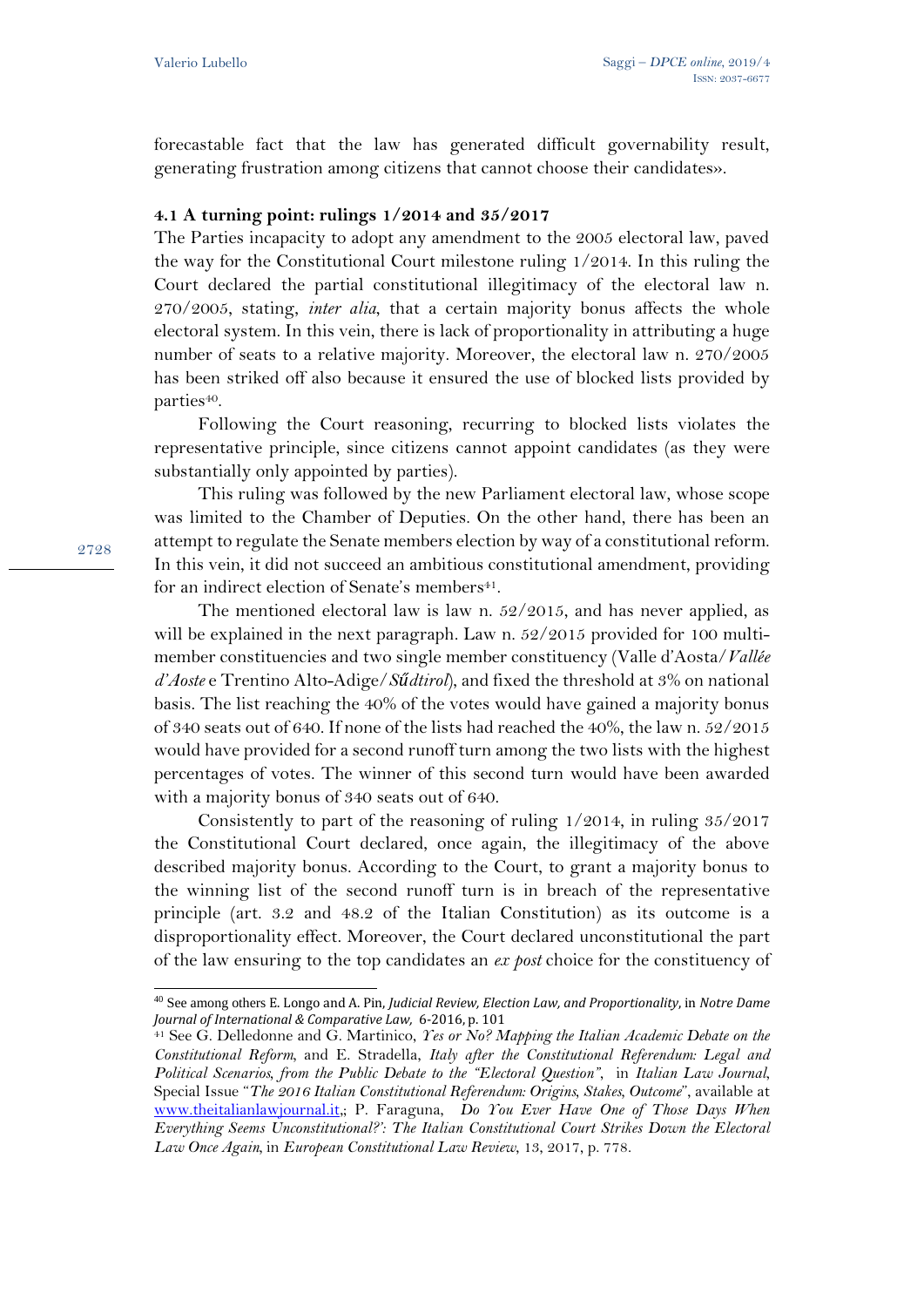their election. An actual chance, as the law allowed candidates to concur in different constituencies at the same time.

As a result of this complex evolution, for a limited period of time two different electoral laws coexisted, as will be later explained. Namely, law n. 52/2015 (as modified by the Constitutional Court ruling 35/2017) for the Chamber of Deputies elections, and law n. 270/2005 (as modified by the Constitutional Court ruling  $1/2014$ ) for the Senate elections<sup>42</sup>.

## **4.2 Mixed electoral system as a temporary way out**

In 2017, by way of law n. 165/2017 (the so-called "*legge Rosato*" or "*Rosatellum*") there has been an attempt to introduce an electoral system suitable to the existing pluralism of the Italian political organization<sup>43</sup>; i.e. an electoral system capable of ensuring both representativeness of the electorate and governability of the Country.

The final systematization of the Italian electoral system is the result of the recent law n. 165/2017 adoption (the so-called "*legge Rosato*" or "*Rosatellum*"), a mixed electoral system archetype. In a nutshell, this law provides for a common electoral system to both the branches of the Italian Parliament. In each branch of the Parliament: about 1/3 of the seats is assigned with the majority system, based on single-member constituencies<sup>44</sup>; about  $2/3$  of the seats are allocated with the proportional system, based on multiple-members constituencies determined by the aggregation of contiguous single-member constituencies.<sup>45</sup>

As for the multiple-members constituencies, each party is required to make a rigid and "short" list of candidates (so called "blocked" lists), consisting of a minimum of 2 and a maximum of 4 candidates (who are alternated by gender); the voter is not allowed to express a preference among these candidates $46$ ; moreover,

<sup>42</sup> See *ex plurimis* A. Baraggia and L.P. Vanoni, 'The Italian Electoral Law Saga: Judicial Activism or Judicial Subsidiarity', STALS Research Paper, 2017 p. 1.

<sup>43</sup> See among others: F. Sgrò, *Prime considerazioni sulla legge n. 165 del 2017: questioni nodali e specificità del nuovo sistema elettorale italiano, in Osservatorio Costituzionale*, Vol. 3/2017, 06 - 12 – 2017; S. Ceccanti, *I sistemi elettorali nella storia della Repubblica: dalla Costituente alla legge Rosato,* in Federalismi.it, 20 - 2017, available at www.federalismi.it: A. Ruggeri, *Il Rosatellum-bis alla prova del valore democratico,* in A. Ruggeri, "*Itinerari di una ricerca sul sistema delle fonti*", Turin, 2019 p. 73.

<sup>44</sup> In detail, 232 seats (of which 225 in 18 regions, 1 in Val D'Aosta and 6 in Trentino Alto Adige) will be allocated through single-member constituencies, while the other 386 seats will be allocated on a proportional basis (see art. 1 of Presidential Decree 361/1957 as amended by Law N. 165/2017). 12 seats that are assigned in the Foreign Circumscription are excluded from the count. See. S. Ceccanti*, Legislazione elettorale. Italia. Una nuova legge-ponte nella transizione che prosegue*, in www.forumcostituzionale.it, 26 – 10 - 2017.

*<sup>45</sup>* In detail, 116 seats (of which 109 in 18 regions, 1 in Val d'Aosta and 6 in Trentino Alto Adige) will be allocated through single-member constituencies, while the other 193 seats will be allocated on a proportional basis (see Article 1 of Legislative Decree N. 533/1993, as amended by Law N. 165/2017); 6 seats that are assigned in the Foreign Circumscription are excluded from the count. See. S. Ceccanti, *Legislazione elettorale. Italia. Una nuova leggeponte nella transizione che prosegue*, in www.forumcostituzionale.it, 26 – 10 - 2017.

<sup>46</sup> This provision is consistent with the Constitutional Court ruling 1/2014, which had censured the law n. 270/2005 as for the "long" lists, as the latter prevented the voters to know the existence of the candidates from being known and greatly distorted the electoral will. See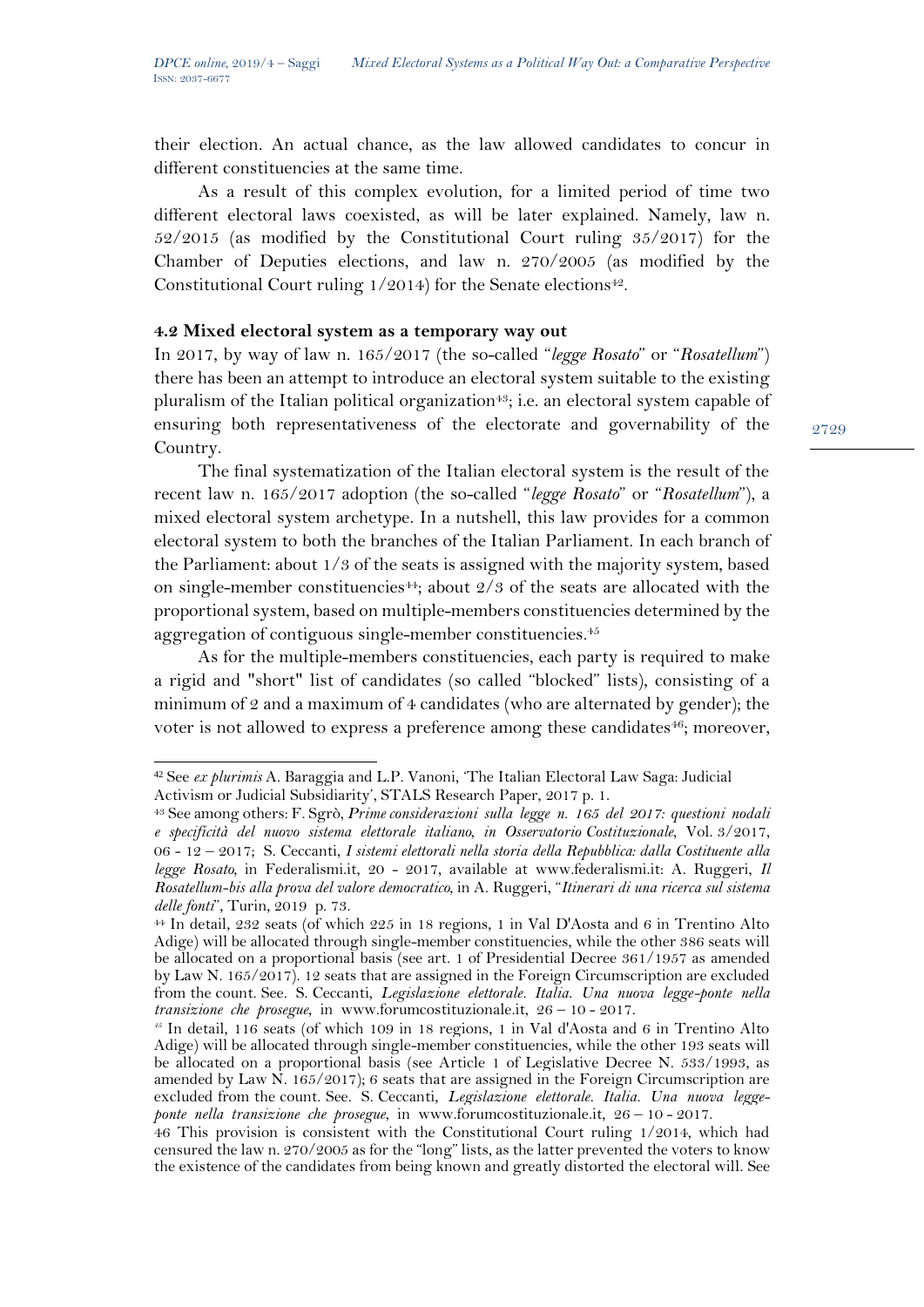in order to adapt the electoral will to the single lists and/or coalitions, the single voter cannot vote disjointly for parties' candidates; the new electoral thresholds is be: 3% for single lists and 10% for coalitions, in both the Chamber of Deputies and the Senate; as for linked lists, on the one hand, coalition are required to exceed the 10% threshold, and on the other hand, each coalition list is required to exceed the 3% threshold.

With regard to minorities, the Italian electoral reform has introduced an "affirmative racial gerrymandering"<sup>47</sup> which guarantees to the Slovenian population a dedicated constituency in Friuli Venezia Giulia, and two single member constituency (Valle d'Aosta/*Vallée d'Aoste* e Trentino Alto-Adige/*Sűdtirol*) to provide French and German minorities with guarantees. Also, dedicated thresholds allowing access to minorities have been introduced: indeed, minorities can join to the Chamber of Deputies proportional tier by reaching a 20% threshold on a regional scale (instead of the 3% threshold at national level). Same rules apply for Senate, but the scope is not limited to minorities but also extended to all those parties which reach the 20% at the regional level. Moreover, minorities can compete for the Chamber of Deputies and Senate proportional tiers whether they gain at least two seats in a single-member constituency in a regional district.

#### 9730

#### **5. Conclusions**

In the light of this overview on mixed electoral system, the latter can be still intended as a valuable compromise for those contexts of political uncertainty. That notwithstanding a substantial leave of this system occurs in the Central and Eastern Europe.

The main purpose of the mixed electoral system during the '90s was to facilitate the transaction to democracy by the increase of the new political forces. According to this perspective, the cases of Albania, Bulgaria, Croatia, Ukraine, In this vein, notwithstanding the shift form a mixed system to a proportional system, the Macedonian and Russian experiences are an example of democratic and political evolution, also allowed by the first wave of mixed electoral system there adopted.

An empirical observation shows that mixed electoral systems have been abandoned in most of the analysed countries for proportional system. This data has unarguably to be read in the light of the different political scenarios of each considered country. Whether not possible to consider the adoption of a proportional system as a direct evolutive consequence of mixed electoral system, it should be noted that a proportional system could be considered in somehow

F. Sgrò, *Prime considerazioni sulla legge n. 165 del 2017: questioni nodali e specificità del nuovo sistema elettorale italiano, in Osservatorio Costituzional*e, Fasc. 3/2017, 06 - 12 - 2017. <sup>47</sup> M. Monti, "*Rappresentanza politica preferenziale delle minoranze e uguaglianza del voto:*

*considerazioni alla luce della recente disciplina del c.d. Rosatellum e del sindacato della Corte in materia elettorale*", in *federalismi.it*, numero speciale 1/2018, 23-02-2018.